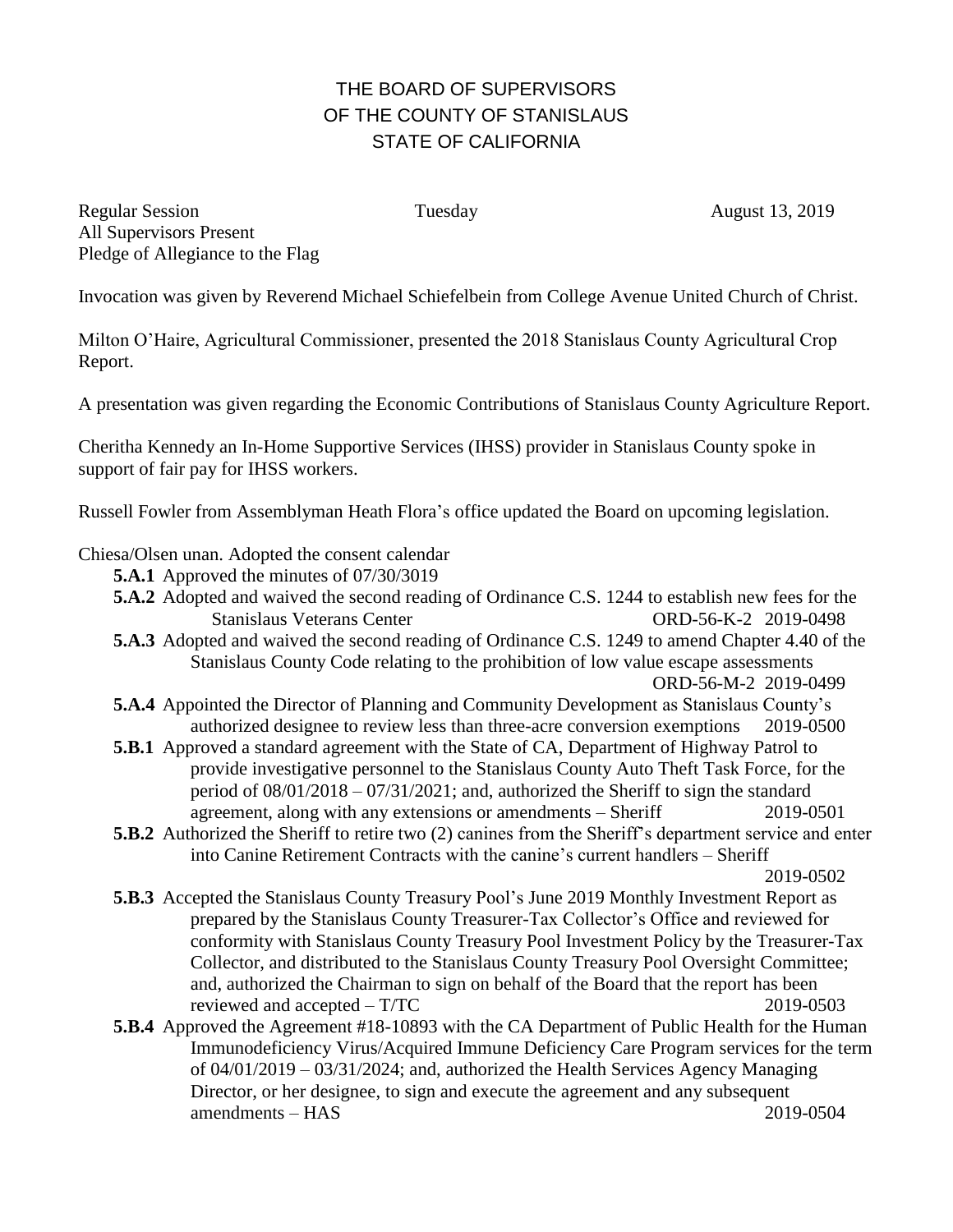- **5.B.5** Accepted the responses to the Stanislaus County Civil Grand Jury 2018-2019 Final Report, and any changes the Board wishes to make to the recommended responses and authorized the Chairman to forward the response to the Presiding Judge of the Superior Court by 08/19/2019; and, directed the CEO to ensure that any recommended actions by the Board be followed and completed by the subject County departments and report back to the Board, as appropriate – CEO  $M-39-O-2$  2019-0505
- **5.B.6** Accepted an update in accordance withPublic Contract Code Sections 20134 and 22050 for emergency remediation/repairs to  $10<sup>th</sup>$  Street Place, to repair water damage and restore essential government operations – CEO 2019-0506
- **5.B.7** Approved a Mental Health Services Act (Proposition 63) Agreement with the CA Department of Veterans Affairs to provide mental health outreach services; and, adopted a resolution to authorize the Director of Aging and Veterans Services to sign the agreement with the CA Department of Veterans Affairs and any subsequent amendments – Aging and Veteran Services 2019-0507
- **5.B.8** Approved the contract with the CA Department of Aging for receipt of a grant to assist with CalFresh applications for SSI/SSP recipients; and, adopted a resolution to authorize the Director of the Department of Aging and Veteran Services to sign the contract and any subsequent amendments to this contract with the CA Department of Aging for FY 2019- 2020 – Aging and Veterans Services 2019-0508
- **5.B.9** Approved an update on the Homeless Facility Plan and partnership between the County, the City of Modesto and the Salvation Army in accordance with the provisions of the Public Contract Code and related matters – CEO  $C-6-N-1$  2019-0509
- **5.B.10** Approved to proceed with Public Safety Center Parking Lot and Road Improvement Project, using existing appropriations in the Public Safety Center Expansion Project Three, Intake and Release, project budget; approved plans and specifications for the Public Safety Center Parking Lot and Road Improvement Project, located at 250 East Hackett Road in Ceres, CA; authorized the Chief Operations Officer, acting as Project Manager to issue a Notice Inviting Bids for the project, set a bid due date, and to adjust the bid due date as necessary; and, authorized the Project Manager to negotiate and execute contracts for professional services, as long as they are within the approved project budget and to execute change orders for up to \$25,000, consistent with the County's Change Order Policy – CEO 2019-0510
- **5.B.11** Adopted a resolution to accept the County's Noncompetitive Allocation award under the No Place Like Home Program; and, authorized the Interim Director of Behavioral Health and Recovery Services, or designee, to apply for, sign, and accept funds in the approximate amount of \$2.3 million, including the submission of all documents required to secure funding, for the No Place Like Home Program Noncompetitive Allocation Program – BHRS 2019-0511
- **5.C.1** Approved the Agreement for Acquisition of Property for the McHenry Avenue Widening Project, Grantor: Berghill LLC, APN 074-001-003 and 074-001-016 (partials); authorized the Chairman to execute the Agreement for Acquisition of Property; and, authorized the Director of Public Works to take any appropriate action necessary to carry out the purpose and intent of these recommendations – PW 2019-0512
- **5.C.2** Approved the Agreement for Acquisition of Property for the McHenry Avenue Widening Project, Grantor: Amerine, L.P., APN 074-002-010 (partial); authorized the Chairman to execute the Agreement for Acquisition of Property; and, authorized the Director of Public Works to take any appropriate action necessary to carry out the purpose and intent of these recommendations – PW 2019-0513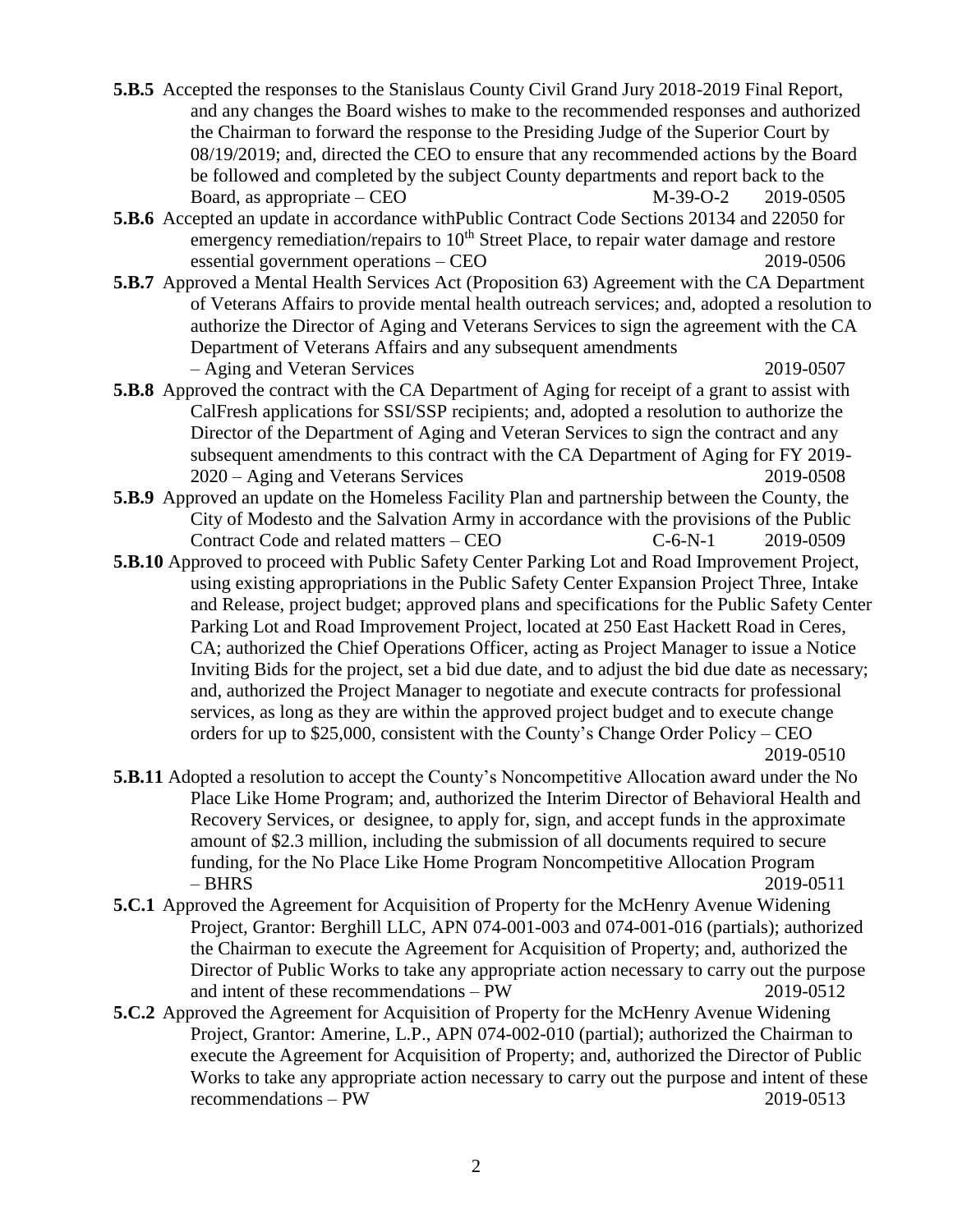- **5.C.3** Approved the Plans and Specifications for the Stanislaus County Corporation Yard Security Wall Project; awarded a contract for construction services to Ross F. Carroll, Inc. of Oakdale, CA for the County Corporation Yard Security Wall Project; authorized the Director of Public Works to execute a contract with Ross F. Carroll, Inc. in the amount of \$675,300 and to sign necessary documents, including any amendments to the agreement not to exceed 10%, in accordance with Public Contract Code Section 20137 and 20142; and, authorized the Director of Public Works to take any appropriate action necessary to carry out the purpose and intent of these recommendations – PW 2019-0514
- **5.D.1** Rescinded all of Williamson Act Contract Nos. 1977-2793 and 1973-1423, located south of the Delta-Mendota Canal Wasteway, between Draper Road and Upper Road, in the Newman area, APNs: 026-036-005 and 026-036-006; finds pursuant to Government Code Section 51257, determined that the following seven findings can be made based on the written evidence submitted by the applicant: (a) The new contract, or contracts, would enforceably restrict the adjusted boundaries of the parcels for an initial term for at least as long as the unexpired term of the rescinded contract, or contracts, but for not less than ten years, except as authorized under the County's implementation of AB 1265; (b) There is no net decrease in the amount of the acreage restricted in cases where two parcels involved in a lot line adjustment are both subject to contracts rescinded pursuant to this section, this finding will be satisfied if the aggregate acreage of the land restricted by the new contracts is at least as great as the aggregate acreage restricted by the rescinded contracts; (c) At least 90 percent of the land under the former contract, or contracts, remains under the new contract, or contracts; (d) After the lot line adjustment, the parcels of land subject to contract will be large enough to sustain their agricultural use, as defined in Government Code Section 51222; (e) The lot line adjustment would not compromise the long-term agricultural productivity of the parcel or other agricultural lands subject to a contract, or contracts; (f) The lot line adjustment is not likely to result in the removal of adjacent land from agricultural use; (g) The lot line adjustment does not result in a greater number of developable parcels than existed prior to the adjustment, or an adjusted lot that is inconsistent with the General Plan, approved a new contract(s), pursuant to Lot Line Adjustment Application No. PLN2018-0127, Freitas Properties; and, authorized the Director of Planning and Community Development to execute a new contract(s) – Planning 2019-0515

Berryhill/Chiesa unan. **6.1** The Board **continued** indefinitely the public hearing to consider the Planning Commission's recommendation for approval of Use Permit and Development Agreement Application No. PLN2018-0113, Central Valley Growers, LLC, to give the applicant an opportunity to find another location for this project – Planning ORD-56-N-1 2019-0516

Olsen/Chiesa unan.**7.2** Approved the annual Stanislaus County Board of Supervisors' Effective Partnership Recognition for: (a) A Home for Homeless Families, submitted by the Community Services Agency; and, (b) Downtown Streets Team Career Club, submitted by the Workforce Development – CEO ORD-56-M-3 2019-0517 2019-0518

DeMartini/Olsen unan.**7.1** Authorized the Auditor-Controller's Office to rehire Ms. April Murphy as an extra-help employee to provide operational and administrative support to the Auditor-Controller's Payroll division due to extended protected leaves and retirements within the department/division; and, certified that the rehiring of April Murphy in an extra-help capacity is necessary prior to the completion of the 180 day sit out period pursuant to the California Public Employees' Pension Reform Action of 2013 (PEPRA) – CEO 2019-0519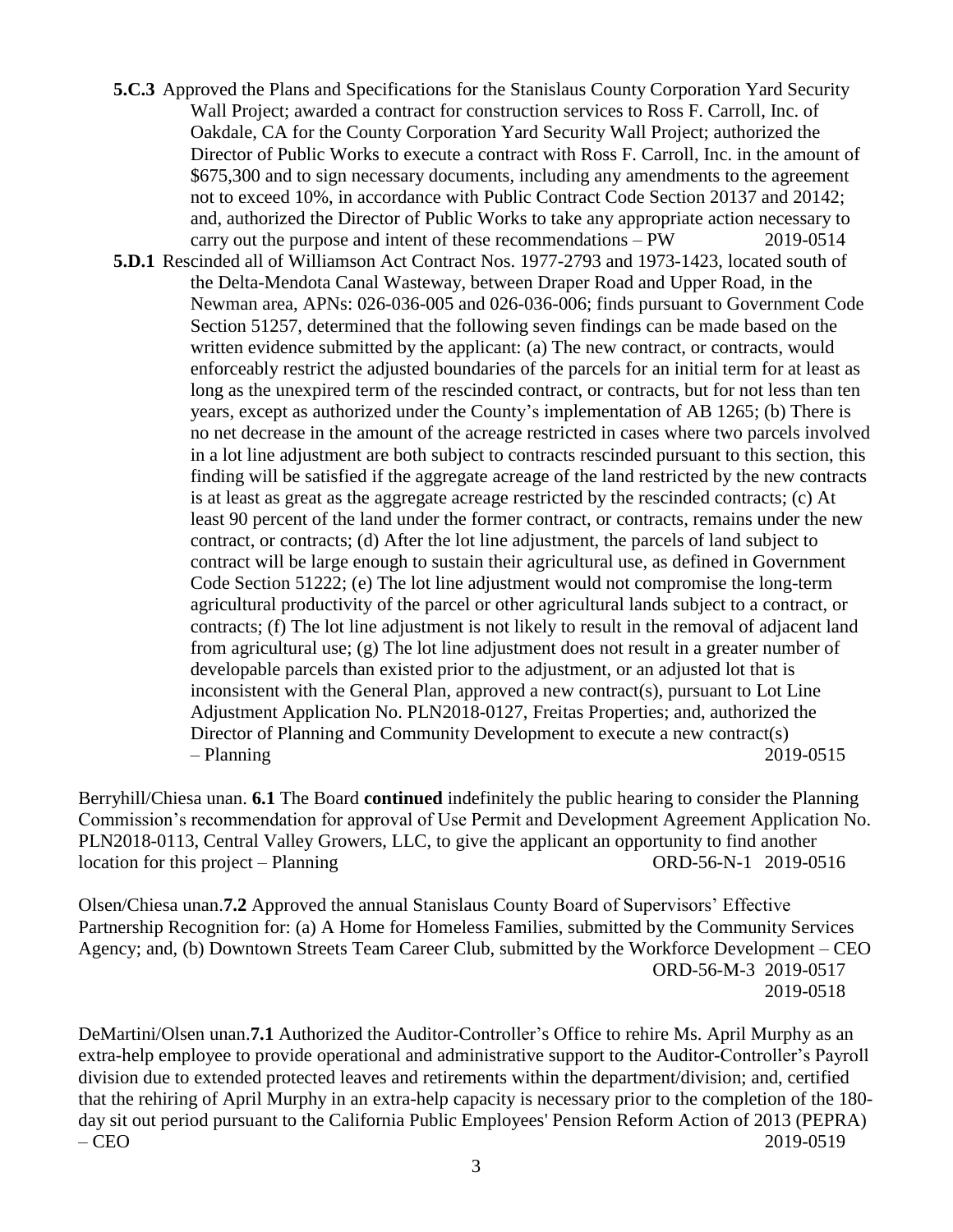Chiesa/Berryhill(4-1)(DeMartini opposed) **6.2** Conducted a public hearing to consider the Planning Commission's recommendation for approval of Use Permit and Development Agreement Application No. PLN2018-0149, Bynate, request to establish a commercial cannabis retail business, located at 21931 State Highway 33, between Fink Road and East Ike Crow Road, in the Crows Landing area; finds that no further analysis under CEQA is required pursuant to CEQA Guidelines Section 15183 (Consistency with a General Plan, Community Plan or Zoning for which an Environmental Impact Report was prepared), on the basis of the whole record, including any comments received in response to the Environmental Review Referral; ordered the filing of a Notice of Determination with the Stanislaus County Clerk-Recorder's Office pursuant to Public Resources Code Section 21152 and CEQA Guidelines Section 15075; on the basis of the whole record, finds that: (a) The establishment, maintenance, and operation of the proposed use or building applied for is consistent with the General Plan and will not, under the circumstances of the particular case, be detrimental to the health, safety, and general welfare of persons residing or working in the neighborhood of the use and that it will not be detrimental or injurious to property and improvements in the neighborhood or to the general welfare of the County; (b) A waiver or reduction of setback requirements of County Code Section 6.78.120(A)(6) will not result in the material detriment to the welfare or the property of persons located in the vicinity as a result of the project development; finds that the Development Agreement: (a) Is consistent with the General Plan and any applicable specific plan; (b) Is compatible with the uses authorized in, and the regulations prescribed for, the land use district in which the real property is or will be located; (c) Is in conformity with and will promote public convenience, general welfare, and good land use practice (d) Will not be detrimental to health, safety, and general welfare; (e) Will not adversely affect the orderly development of property or the preservation of property values; (f) Will promote and encourage the orderly development of the proposed project by providing a greater degree of requisite certainty; approved Use Permit and Development Agreement Application No. PLN2018-0149, Bynate, subject to the Conditions of Approval, attached to the agenda item; authorized the Chairman to execute the Development Agreement, attached to the agenda item; and, introduced, waived the reading, and adopted Ordinance C.S. 1250 for the approved Development Agreement – Planning 2019-0520

**Corr 1** Referred to the DER, a letter from the CA Water Boards regarding small public water systems compliance with safe drinking water standards in Stanislaus County.

**Corr 2** Referred to the Department of Workforce Development, two Worker Adjustment and Retraining Notification letters from Silgan Containers Manufacturing regarding the temporary layoff of employees at their facilities located at: 567 Riverside Dr. and 430 Doherty Ave. in Modesto.

**Corr 3** Acknowledged receipt of claims and referred to the CEO-Risk Management Division the following claims: Karen P. Willard; Debra L. Harper; Donnie Woodral; Luis Muniz; Traci Robertson; V5 Farms; Amended Claim from 8/28/2014 Baljit Athwal, Navneet Athwal, Daljit Atwal, and Karan Inc, dba Pop-N-Cork; and, Jessica Toledo.

Supervisor DeMartini reported that the "Weigh Out" for the Westside Health Care Task Force Biggest Weight Loss Contest will be August 19<sup>th</sup> at 5:00 p.m. at the Al Gorman Center,745 Linden Ave. in Gustine.

Supervisor Olsen announced that there will be a Town Hall Meeting on Thursday, 08/15/2019 at the Gene Bianchi Community Center, 110 S. 2<sup>nd</sup> Ave. in Oakdale from 6:00 p.m. - 7:30 p.m.

Supervisor Chiesa reported that the Sheriff's Department has recovered 27,000 outdoor and 10,000 indoor marijuana plants and 248 guns through enforcement so far this year.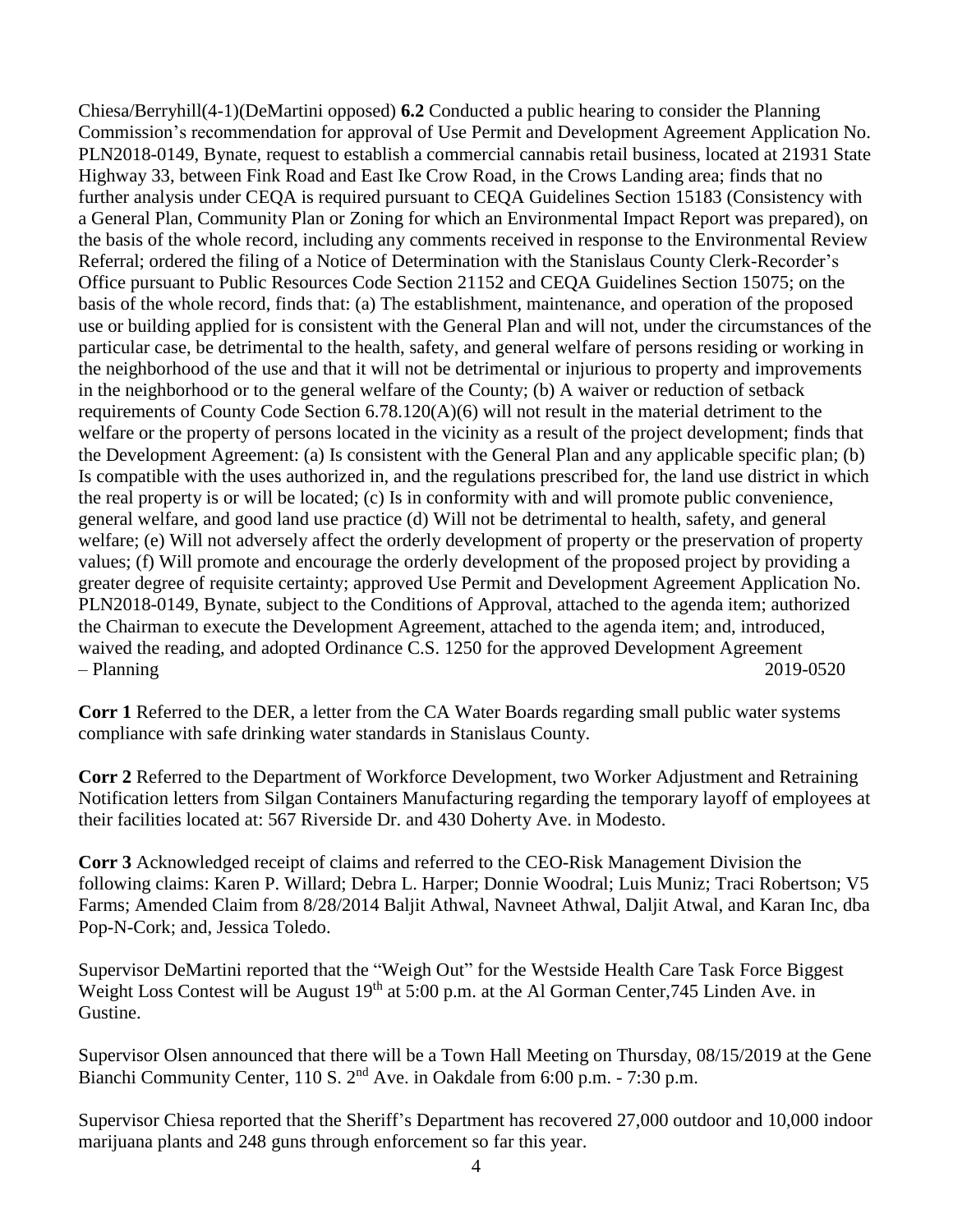Prior to adjourning into Closed Session an opportunity was given to the public to address matters listed under Closed Session.

Adjourned to closed session at 1:01 p.m.

**12.1** Conference with Real Property Negotiators: Pursuant to Government Code §54956.8. Property: 2846 Finch Road, Modesto, CA. APN 039-010-220. County Negotiators: Jody Hayes, Patricia Hill Thomas and Thomas Boze. Negotiating Party: City of Modesto. Under Negotiation: Both Terms of Payment and Price.

**12.2** Threat to Public Services or Facilities - Pursuant to Government Code section 54957(a). Consultation with Ev Plascencia, Cyber Security Officer.

Adjourned at 1:50 p.m.

ATTESTED: ELIZABETH A. KING, Clerk of the Board of Supervisors of the County of Stanislaus State of California

BY: PAM VILLARREAL, Assistant Clerk of the Board of Supervisors (The above is a summary of the minutes of the Board of Supervisors. Complete minutes are available from the Clerk of the Board's Office.)